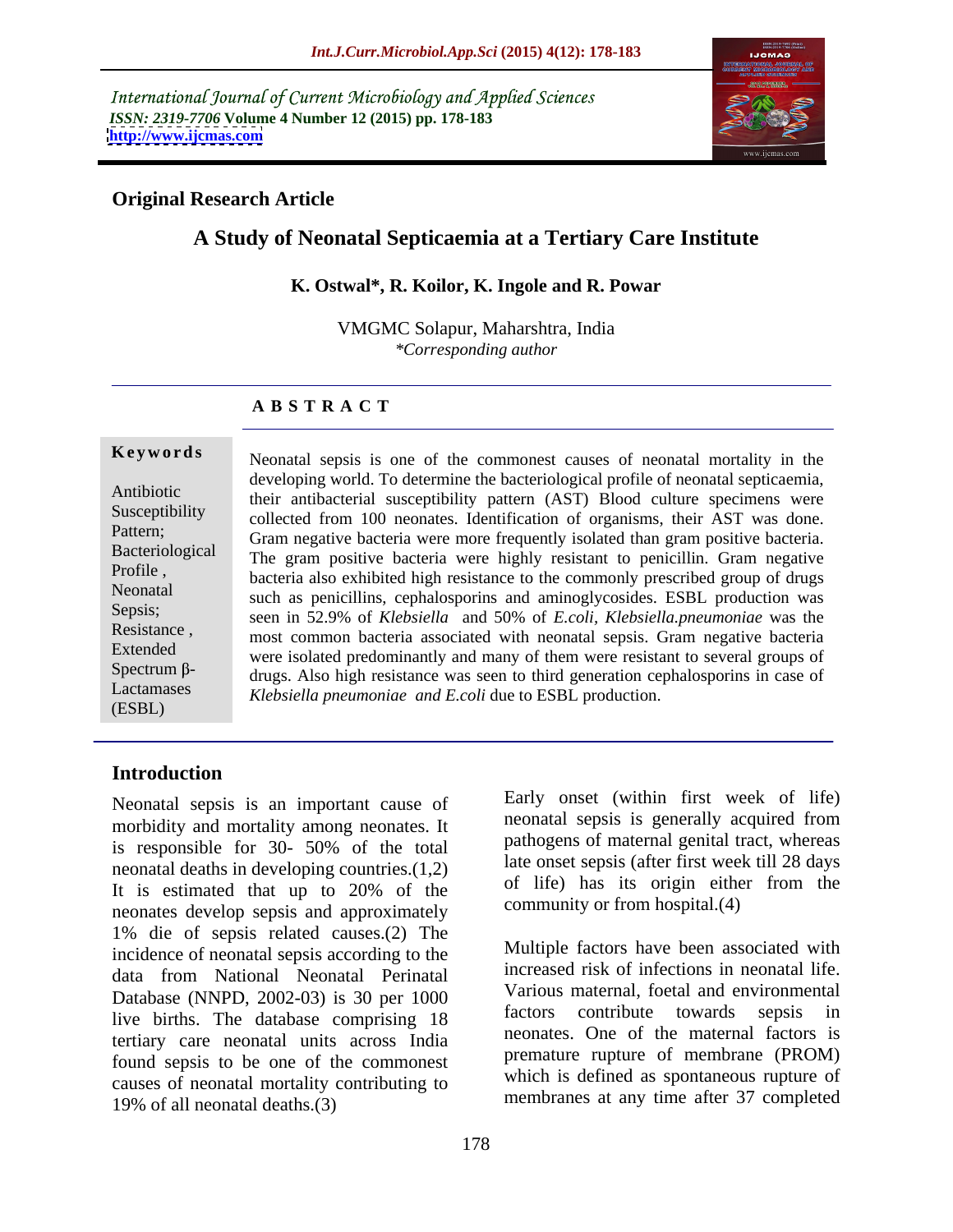weeks of pregnancy but before onset of labour.(5) PROM is considered as a major risk factor for sepsis due to danger of neonatal septicaemia, their antibacterial ascending infection. Other maternal risk susceptibility pattern and production of factors are infection and fever of mother during labour, foul smell of amniotic fluid, meconium amniotic fluid, multiple **Materials and Methods** gestations and caesarean section. Neonatal risk factors which have been shown to contribute to neonatal sepsis are prematurity, department of Paediatric & Microbiology.<br>
low birth weight asphysia congenital All neonates of either sex admitted in NICU low birth weight, asphyxia, congenital anomaly and long stay in neonatal intensive with altered body temperature,

septicaemia is the isolation of bacterial *Staphylococcus aureus, Streptococcus spp, Citrobacter spp, and coagulase negative* extended spectrum  $\beta$ -lactamases (ESBL) by organisms and their antibiotic susceptibility commercially prepared antibiotic disk (Hi-

patterns. Hence, this study was undertaken to determine the bacteriological profile of ESBL by gram negative bacteria.

# **Materials and Methods**

care unit (NICU).(6) tachypnoea/apnoea, lack of activity ,poor The gold standard for diagnosis of irritability and convulsion etc were clinically agents from the blood culture.(7) Both gram included in the study. A total of 100 negative and gram positive bacteria have neonates were studied during the period of been isolated from blood and predominance six months. Fully informed and voluntary of one type over the other varies from place consents were obtained from the parents or to place and even in the same place over attendants. Detailed history and complete time.(8) In most of the developing countries physical examinations of each neonate was gram negative bacilli remain the major cause carried out and recorded .Blood sample was of neonatal septicaemia. Bacteria commonly collected for culture with proper aseptic isolated in the sample included *Klebsiella*  precautions before initiating antibiotic *pneumoniae, Escherichia coli, Enterobacter* therapy, whenever possible. Approximately *spp, Pseudomonas aeruginosa,* 1-3 ml of blood was collected in sterile *Staphylococcus (CONS).* (9,10) The made on blood agar, and Mac Conkey agar susceptibility of the isolates to different after 24 hours, 48 hours, 72 hours and 7 antibiotics varies and also there is an days, which were further incubated at 37°C increasing concern of isolation of highly for 18 24 hours. The plates were observed antibiotic resistant organisms.(11)  $\beta$ -lactam the following day but extended to 48 hours antibiotics are commonly used among the if there was no bacterial growth within 24 neonatal septicaemia cases. The emergence hours. If no growth was observed on plates of resistance to these agents in the past after 7th day, the sample was reported as decades has resulted in major clinical negative. Isolated colonies were subjected to crisis.(12) Resistance to  $\beta$ -lactam gram staining and biochemical tests for antimicrobial agents especially to identification. Identification wascarried out cephalosporins due to production of according to the standard biochemical gram negative bacteria is on rise performed in few cases which were not worldwide.(13,14) Thus a rational protocol showing improvement after initial treatment. for sepsis management must be based on Antimicrobial susceptibility test was carried adequate knowledge of the causative out on isolated and identified colonies using A prospective study was conducted in the department of Paediatric & Microbiology. All neonates of either sex admitted in NICU with altered body temperature, feeding, abdominal distension, jaundice, diagnosed to have septicaemia were bottle containing 1% glucose broth and incubated at 37°C. Blind subculture were tests.(15) Second blood culture was also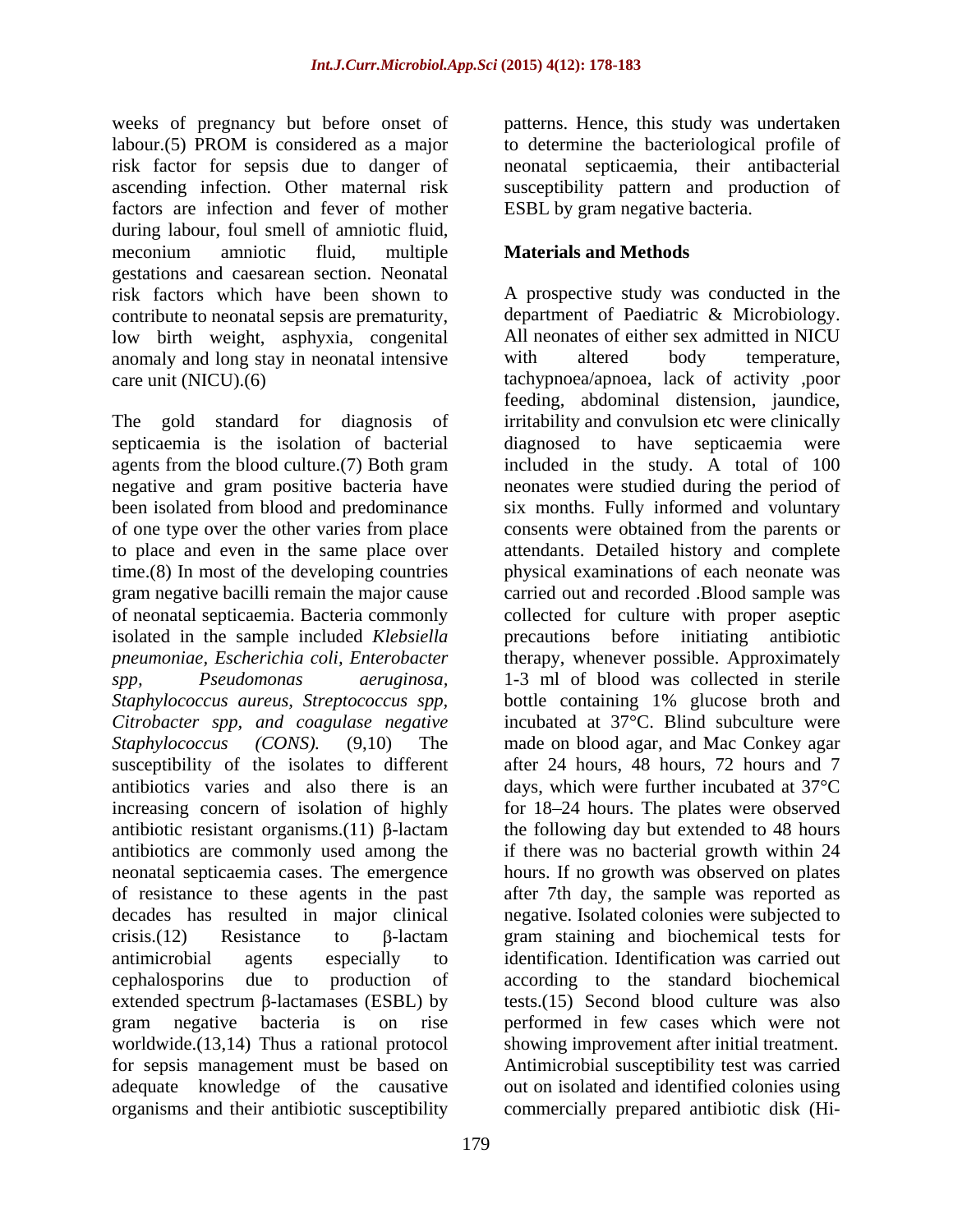media) on Mueller Hinton agar plates by the cases)*, Acinetobacter spp*(4 cases), *P.*  disk diffusion method, according to the *aeruginosa* (6 cases) *and Citrobacter spp.* (2 Central Laboratory Standards Institute cases). *E. coli, Staphylococcus aureus* were (CLSI-2015) guidelines.(16) Methicillin isolated from EOS cases *while CONS and P.*  resistant Staphylococcus aureus (MRSA) detection was done using cefoxitin disc (30 The plates were incubated for 24 hours at MRSA(Methicillin resistant Staphylococcus 35 C and zone diameter was measured. If aureus). ESBL production was seen in zone diameter was 22mm, it was 57.1% of *Klebsiella pneumoniae* and 60% of considered as Methicillin sensitive E.coli *Staphylococcus aureus* (MSSA) and  $\leq 21$ mm then it was considered as The incidence and microbiology of neonatal MRSA.(16)The ESBL detection in case of sepsis varies worldwide. Blood culture has *E. coli and K. pneumoniae* isolates was done using phenotypic confirmatory method as confirmation of sepsis. Reports from all over per CLSI guidelines.(16) An isolate was considered as ESBL producer when zone culture to vary from 6.7% to 55.4%.(3,17) In diameter of ceftazidime/clavulanic acid disc the present study, blood culture positivity  $(30/10 \,\mu\text{g})$  was  $\geq 5$  mm than the diameter of for infecting pathogens was 31.2.%. Early ceftazidime (30 µg) onset sepsis was seen in 59% cases while

During the study period of six year, 100 blood samples of clinically suspected cases LOS.(18) They *reported Klebsiella .* of neonatal septicaemia were processed. Out *pneumoniae* as the commonest isolate in of these 100 samples, blood culture was both EOS and LOS while in present study  $\beta$ -*Klebsiella, Staphylococcus. aureus* and *β*-*Klebsiella, Staphylococcus. aureus* and *β*no growth in 44 cases. Among the 56 cases *haemolytic Streptococci* were the common of neonatal septicaemia, Early onset isolates in EOS and CONS, E.coli and P. sepsis(EOS) was found in 34 (60%) cases whereas the rest 22 (40%) cases were of Late onset sepsis (LOS). The total number Mane et al also reported *Staphylococcus.*  of pathogenic isolates was 56, out of which 2 isolates were of *Candida albicans* and rest EOS and LOS respectively.(19) Overall the 54 were bacterial isolates. Gram negative isolation of gram negative bacteria was bacteria 31(58%) were more frequently isolated than the gram positive bacteria with results were consistent with the findings of *Klebsiella pneumoniae* accounting for a many previous studies which also reported maximum of 26 % of all bacterial isolates gram negative bacteria to be more common (14 cases). *Staphylococcus aureus* was the in neonatal sepsis.(9,10) Most of the studies second most common isolated pathogen carried out in developing countries have isolated in 12 cases( 22%) . Other common shown *Klebsiella pneumoniae* as the most isolates were. *E.coli* (5 cases)*, CONS*(8cases)*, -haemolytic Streptococci*(3

g) and Mueller Hinton agar with 2% NaCl. Staphylococcus aureus 33.3% were *aeruginosa* were isolated pre dominantly from LOS. Out of the total 12 isolates of *Staphylococcus aureus* 33.3% were *E.coli*

**Results and Discussion**  findings are similar to a study done by been regarded as the gold standard for the world show the isolation rates on blood remaining 41% cases were of LOS. These Chugh et al in which they have reported EOS cases to be more in number than aeruginosa in case of LOS.

> *aureus and CONS* as common causes of higher than gram positive bacteria. These implicated gram negative bacteria for neonatal sepsis.(10,20)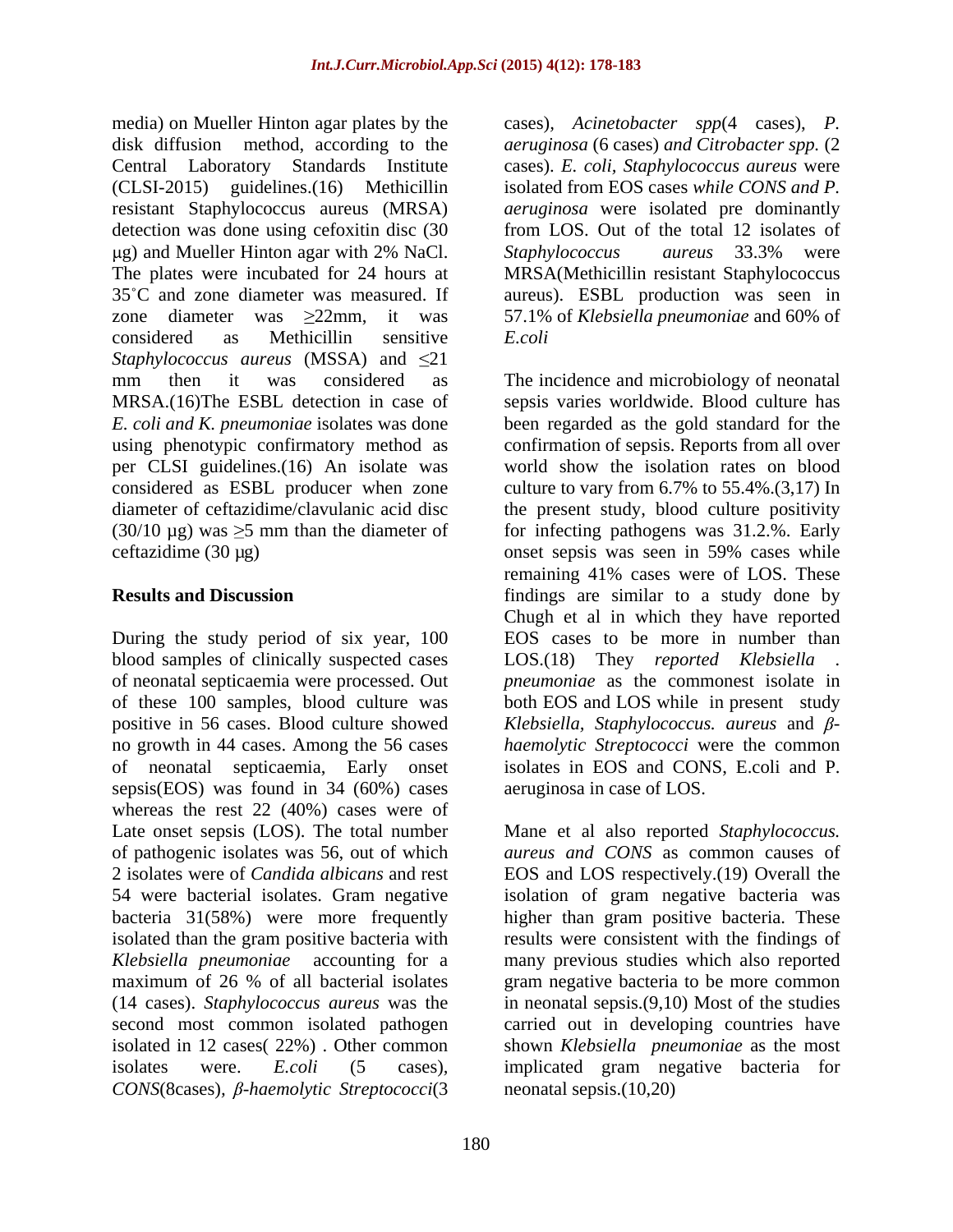#### *Int.J.Curr.Microbiol.App.Sci* **(2015) 4(12): 178-183**

| Sr no | Organism Isolated     | Numbers of Isolate |
|-------|-----------------------|--------------------|
|       | Klebsiella pneumoniae |                    |
|       | E.coli                |                    |
|       | Acinetobacter         |                    |
|       | Pseudomonas           |                    |
|       | Citrobacter           |                    |

#### **Table.1** Blood Culture  $\rightarrow$  Organism Isolate

| $L_{\rm T}$ rugs       | Klebsiella | E.coli   | $\vert$ Acinetobacter | Pseudomonas |
|------------------------|------------|----------|-----------------------|-------------|
| Amikacin (AMK)         | 50%        | $40\%$   | 44%                   | $32\%$      |
| Ciprofloxacin(CIP)     | 66%        |          | 55%                   |             |
| Ceftriaxone (CTR)      |            |          | 10%                   |             |
| Ceftazidime (CAZ)      |            |          | -8%                   |             |
| Ceftazidime+Clavulanic | 20%        | $14\%$   | 13%                   |             |
| Acid(CAC)              |            |          |                       |             |
| Meropenum(MERO)        |            | $1 + 70$ | 60%                   |             |
| Ampicillin(AMP)        |            |          | 15%                   |             |

# However in the present study, *Klebsiella*  negative bacteria most common isolated producer while 50% of total *E.coli* isolates organism were *Klebsiella pneumoniae and* frequently isolated in early onset cases and been reported by various authors

The high resistance of these organisms to aminoglycosides. Shaw et al also observed

*pneumoniae* (accounting for 31.25% of the cases) was closely followed by *E. coli* which resistant to ampicillin which is similar to the was responsible for 11% cases*. E. coli* was present study.(21) ESBL production was found to predominant in other study done by tested in all isolates of *Klebsiella.*  Mondal et al.(20). The antibiotic *pneumoniae and E. coli* which were resistant susceptibility patterns of all the isolated to third generation cephalosporins. Out of 17 organisms were also studied. In case of gram isolates of *Klebsiella* 52.9% were ESBL *E. coli*. Both these organisms were more Different rates of ESBL production have were highly resistant to cephalosporin Ananthkrishnan et al reported an incidence (64.71%). of 58.06% for ESBL producing *E. coli*. (24) third generation cephalosporins can be gram negative organism causing neonatal attributed to the frequent Other gram sepsis in our NICU.Gram negative bacteria negative bacteria such as *P. aeruginosa*, were isolated predominantly and many of *Acinetobacter spp, and Citrobacter spp* also them were resistant to several groups of exhibited high resistance to the commonly drugs. Also high resistance was seen to third prescribed group of drugs such as generation cephalosporins in case of penicillins, cephalosporins and *Klebsiella. pneumoniae and E.coli* due to in their study that 68% of *K. pneumoniae* challenge in the use of these drugs as theand E. coli isolated from neonatal sepsis cases were resistant to gentamicin and 90% producer while 50% of total *E.coli* isolates were positive for ESBL production. been reported by various authors In a study conducted in Nagpur, India ESBL, *Klebsiella was* the most common were isolated predominantly and many of them were resistant to several groups of ESBL production which poses a significant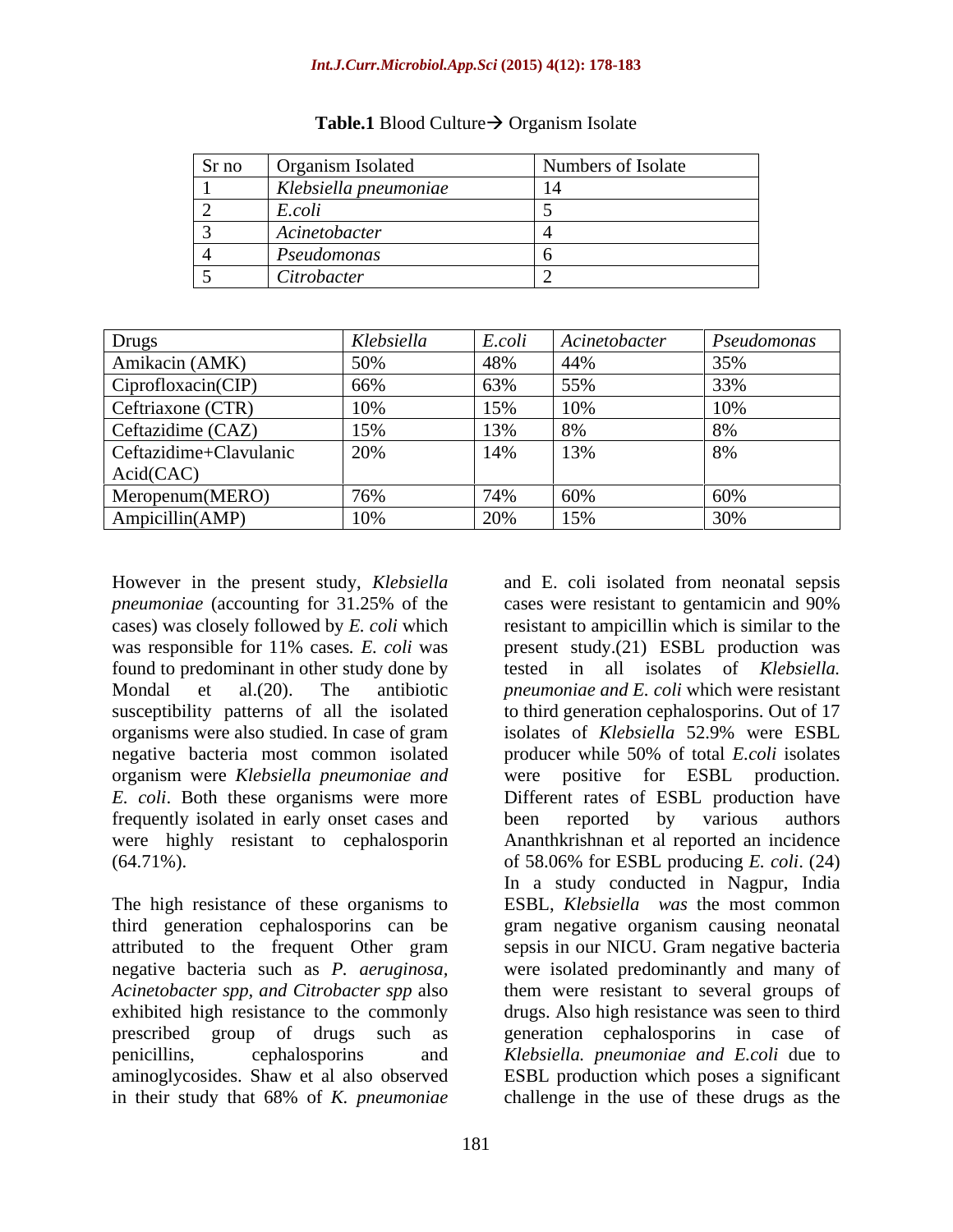first line therapy in management of neonatal sepsis. Development of sepsis in a neonate is a medical emergency and generally the 1.Bang AT, Bang RA, Bactule SB, Reddy clinicians do not wait for microbiology report and start treatment empirically. Local microbiological databases should be management of sepsis on neonatal prepared including information regarding the commonly isolated organisms and their Lancet 1999;354:1955-61 drug resistance patterns. These databases should be monitored and reviewed regularly to provide updated information to guide clinicians in forming an effective empirical therapy for management of neonatal sepsis. present study.(19) Most of the gram database: report for 2002-2003. New negative bacteria were sensitive to carbapenem group. Similar findings have been reported by Bloomberg et al.(25) However because of worldwide rising resistance, carbapenems should be kept as reserve drugs for multidrug resistant isolates pediatrics.17th ed. Philadelphia especially ESBL producers. Saunders 2004;623-40

In conclusion, *Klebsiella pneumoniae was* the most common gram negative bacteria causing neonatal sepsis in our NICU. Gram negative bacteria were isolated Departmen Ilmu Kesehetan Anak predominantly and many of them were resistant to several groups of drugs. Also high resistance was seen to third generation cephalosporins in case of *K. pneumoniae and E.coli* due to ESBL production which poses a significant challenge in the use of these drugs as the first line therapy in management of neonatal sepsis. Darmstadt GL. Clinical and Development of sepsis in a neonate is a medical emergency and generally the clinicians do not wait for microbiology report and start treatment empirically. Local microbiological databases should be 8.Mathur NB. Neonatal Sepsis. Indian prepared including information regarding the commonly isolated organisms and their 9.Aftab R, Iqbal I. Bacteriological agents of drug resistance patterns. These databases neonatal sepsis in NICU at Nishtar should be monitored and reviewed regularly to provide updated information to guide clinicians in forming an effective empirical 10.Joshi SG, Ghole VS, Niphadkar KB. therapy for management of neonatal sepsis.

## **References**

- HM, Deshmukh MD. Effect of home-based neonatal care and mortality: field trial in rural India. Lancet 1999;354:1955-61
- 2.Stoll BJ. The global impact of neonatal infection. Clin Perinatol 1997; 24:1- 21.
- 3.National Neonatology Forum NNPD Network National neonatal-perinatal database: report for 2002-2003. New Delhi: National Neonatology Forum NNPD Network; 2005.
- 4.Stoll BJ. Infections of the neonatal infant. In: Behrman RE, Kleigman RM, Jenson HB (eds.) Nelson textbook of pediatrics.17th ed. Philadelphia Saunders 2004;623-40
- 5.Rohsiswatmo R, Kontrovorsi diagnosis sepsis neonatorum.In: Hegar B, Trihono PP, Ifran EB, editor. Update in neonatal infection. FKUI-RSLM; 2005;32-43.
- 6.Shah GS, Budhathoki S, Das BK, Mandal RN, Risk factors in early neonatal sepsis. Kathmandu University Medical Journal (2006), Vol. 4, No. 2, Issue 14, 187-191
- 7.Ahmed AS, Chowdhury MA, Hoque M, Darmstadt GL. Clinical and bacteriological profile of neonatal septicaemia in a tertiary level pediatric hospital in Bangladesh. Indian Pediatr. 2002; 39:1034-39.
- Pediatr. 1996;33:633-34
- neonatal sepsis in NICU at Nishtar hospital, Multan. J Coll Physicians Surg Pak. 2006; 16(3):216-9.
- Neonatal gram-negative bacteremia.